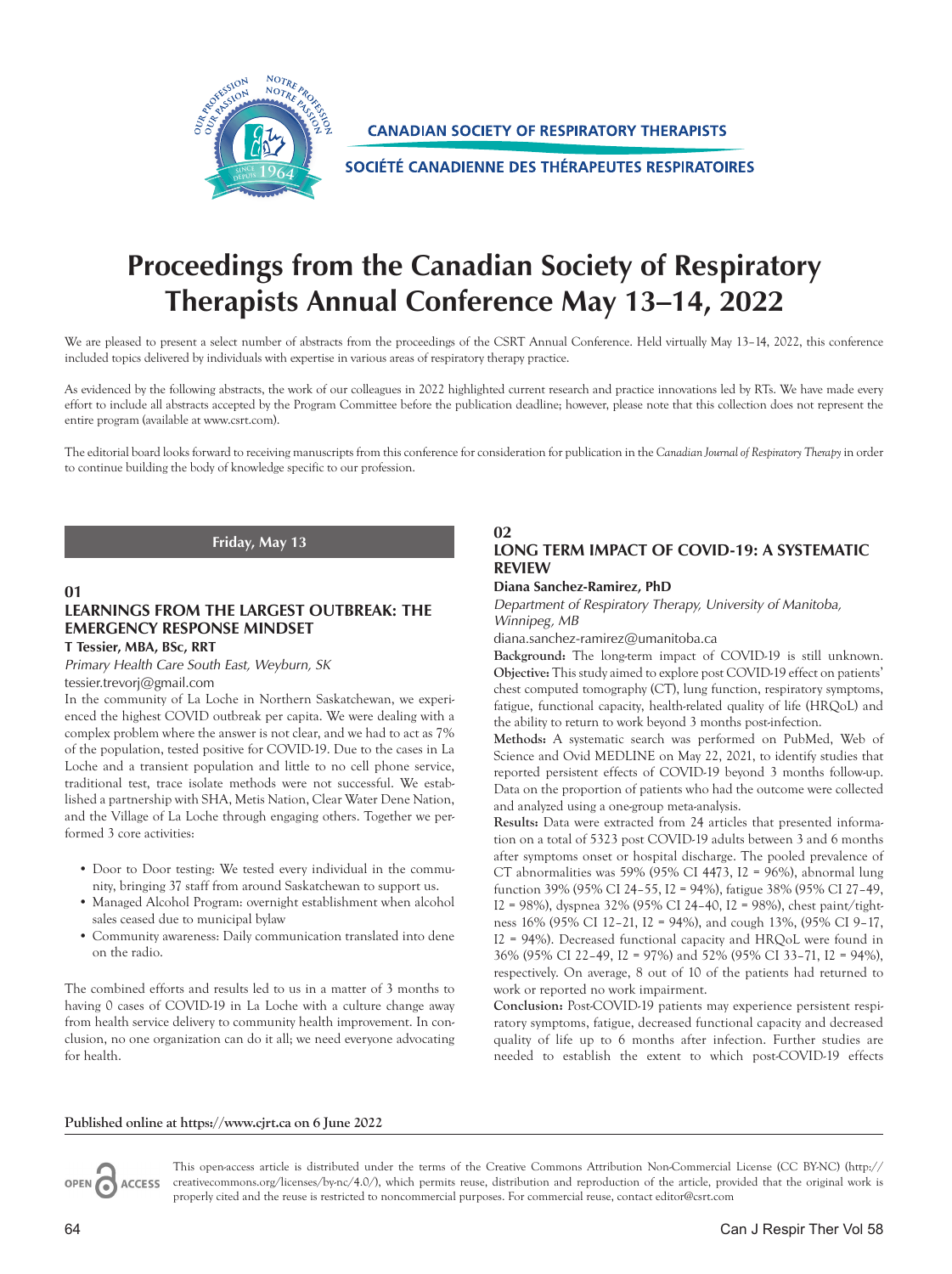continue beyond 6 months, how they interact with each other, and to clarify their causes and effective management.

### **03**

## **MICROPREEMIES: THE NEW NICU REALITY Evan Richards, BSc, RRT**

Salt Lake City, UT evanr@bunl.com

Parents love their babies, and they want them to be periviable no matter how prematurely they enter the world. And because NICU clinicians are exceptionally good at what they do, the edge of viability has steadily lowered to the point that we are being asked to treat 22 and 23 weekers, babies that are sub-500 grams, babies with the smallest airways and least developed, most vulnerable alveolar/capillary interface we have ever treated. This presentation will describe critical stages of fetal lung growth and the importance of understanding these stages to develop appropriate treatment strategies for optimizing outcomes.

Evidence-based data from a large group of patients will be shared showing a 70% survival rate for 22 weekers and 82% for 23 weekers, both with an exceptionally low incidence of IVH and other untoward consequences of ventilation.

### **04**

### **ENGAGING VACCINE HESITANT PATIENTS: AN ETHICS APPROACH Ellie Wakabayashi, MSc, BSc, SRT**

Respiratory Therapy program, Southern Alberta Institute of Technology, Calgary, AB

ellie.wakabayashi@edu.sait.ca

Vaccine hesitancy has been presented as a great obstacle to the "end of COVID." The large groups of protestors and low compliance have created tensions between groups of individuals. Healthcare providers have expressed anger and frustration to have unvaccinated individuals arrive at the emergency department in deteriorating conditions when these severe conditions could have been prevented.

However, patient-centered care advocates that the patient's voice and values are acknowledged. Vaccine hesitancy, vaccine defiance, and mistrust of the medical profession have been continuous and recurrent phenomena. There are many instances in which medical research and technology occurred at the exploitation of marginalized groups. The Tuskegee Syphilis experiment is well known but others have been obscured. Indeed, ethicists acknowledge that moral objections to questionable research methods can be overturned in cases of emergency. Patients do have their own reasons why they may be vaccine hesitant despite acknowledging that vaccination is necessary.

This presentation will present an ethics methodology approach to encourage collaboration between opposing groups. Reasons for both vaccine hesitancy and vaccine support will be presented. The goal is to provide respiratory students and professionals with additional tools to approach vaccine-hesitant patients so that future confrontations are collaborative and proactive. Recommended methods on how to approach and challenging patients on their values can help guide difficult discussions around vaccinations and mistrust in healthcare.

### **05**

# **THE SIGNIFICANCE OF VENTILATOR- ASSOCIATED PNEUMONIA IN SARS-COV-2**

### **Brian Daniel, RCP, RRT**

Clinical Education Respiratory Therapy Program, The University of California at San Francisco, San Francisco, CA

danielb@anesthesia.ucsf.edu

**Introduction:** We performed a systematic review to compare the prevalence and mortality burden of ventilator-associated pneumonia (VAP) in SARS-CoV-2 patients.

**Material and methods:** We conduct this systematic review and meta-analysis according to Preferred Reporting Items for Systematic Review and Meta-Analysis (PRISMA) statement. We searched PubMed, Scopus, Web of Science, Embase, and Cochrane from the database's inception to February 10, 2021.

**Results:** Five studies were identified. VAP occurred in 45.2% in the COVID-19 group compared to 26.0% for the non-COVID-19 group (OR = 3.17; 95% CI [1.94, 5.18]; *P* < 0.001; I2 = 67%). Three studies showed VAP recurrence to be 41.6% in the COVID-19 group and 20.2% in the non-COVID-19 group (OR = 3.12; 95% CI [1.87, 5.22]; *P* < 0.001; I2 = 0%). The mortality rate in COVID-19 vs. non-COVID-19 varies, amounting to 32.1% and 26.3%, respectively (OR = 1.33; 95% CI [1.07, 1.66]; *P* = 0.010; I2 = 49%).

**Conclusions:** The findings from this case series reveal that the presence of ventilator-associated pneumonia in SARS-CoV-2 patients is a source of significant mortality. This study strengthens the importance of non-invasive mechanical ventilation strategies and also highlights the need for careful infection control surveillance in invasive mechanical ventilation. Due to the high rates of VAP and associated increased mortality, uprating antibiotic/antifungal therapy selection is also paramount in caring for SARS-CoV-2 cases admitted to the ICU.

### **06**

### **UPTAKE OF COVID-19 VACCINATION AMONG RESPIRATORY THERAPISTS IN CANADA Julie Brown, RRT**

Respiratory Therapy Program, Fanshawe College/London Health Science Center, London, ON

juliecbrown@hotmail.com

The COVID-19 pandemic continues throughout the world causing morbidity and mortality. With communities in and out of lockdown, there is an economic and mental health crisis on top of the general COVID-19 health crisis. The development of COVID-19 vaccines is often touted as the solution to this crisis but vaccine effectiveness is dependent on the uptake by the world's population. Canada has currently approved five vaccines and began vaccination in mid December 2020. Healthcare workers were amongst the initial groups for vaccination; however, uptake rates were not initially as high as expected. The Respiratory Therapy profession was on the frontline in the fight against COVID-19, dealing with the most critically ill patients and seeing regularly the most deadly effects of this virus. The rate of vaccination for the Respiratory Therapists in Canada is evolving constantly but it is not clear where it stands in comparison to other Canadian health care workers. In addition, the drivers or factors that play into the decision to get vaccinated are also not clear.

Canadian Respiratory Therapist COVID-19 vaccination uptake rates and responses are being investigated with a look at the reasons behind any delays or non-vaccinations as well as other demographics, attitudes or factors that may be shown to play a role. An anonymous survey using SurveyMonkey® on vaccination uptake rates, responses and attitudes is available to Student, Graduate and Registered Respiratory Therapists in Canada from July to November 2021. Vaccination uptake rates will be compared to those of healthcare workers in general as per the Government of Canada stats looking at numerous factors including demographics; work and personal experiences with COVID-19 patients; and COVID-19 vaccination attitudes/ concerns. The study will look for any trends in vaccination rates by demographic data, COVID-19 exposure, work experience as well as attitudes for those who are not vaccinated. This data can help by providing information on vaccination uptake rates amongst Respiratory Therapists compared to the healthcare workers and the general populations' rates in Canada. Future studies may look closer at developing specific vaccination campaigns by targeting the reasons for non-vaccination amongst RTs in Canada. Study data will be presented and to date there are over 1000 surveys completed.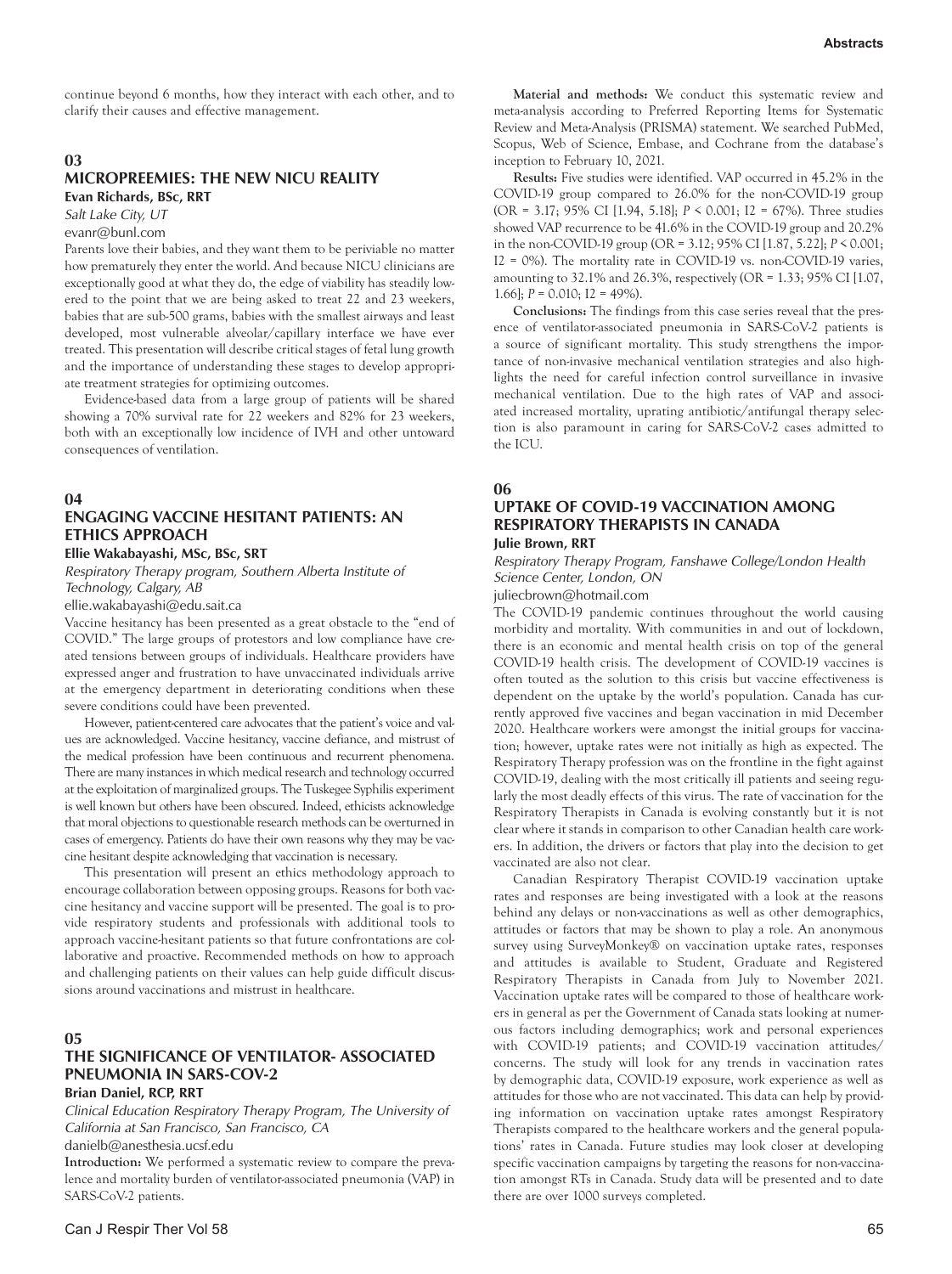### **Abstracts**

### **07 USING AND CHOOSING THE RIGHT INHALED DRUG DELIVERY DEVICE Gene Breau, MSc, RRT, CRE**

Moncton City Hospital, Moncton, NB

### gpbreau@gmail.com

The MDI was a major breakthrough in the 1950s and set the stage for other technology to come. Nineteen seventy saw the development of breath-actuated dry-powder inhalers. Since that time, more than 30 new inhalers have come to market from MDIs, SMIs, and DPIs. Using and choosing the right delivery device can have a direct impact on your patient care. To find the best inhaler for your patient, you need to find a balance between the correct medication and the type of inhaler that fits the needs and abilities of your patients. This presentation will focus on how to use and choose the appropriate inhaler for your patients.

**Saturday, May 14**

# **08 RESPIRATORY THERAPISTS' MENTAL HEALTH AND EXPERIENCES DURING COVID-19**

**Andrea D'Alessandro, MSc(c), BA** Neuroscience program, McMaster University, Hamilton, ON

dalesa1@mcmaster.ca

Respiratory therapists (RTs) are enduring novel COVID-19-related challenges, compacting upon existing stressors in the profession, including a lack of adequate personal protective equipment and increased exposure to death and dying. Here, RTs are at an increased risk for a host of negative psychological impacts, such as anxiety, depression, PTSD or moral injury. Critically, little is known about the mental health and experiences of RTs during the COVID-19 pandemic. With the mental health of this vital workforce at stake, it is essential to understand the impact that serving on the frontlines of the COVID-19 pandemic has had on Canadian RTs.

RTs from across Canada were invited to complete an online survey and virtual interview about their experiences during the second wave of the COVID-19 pandemic. The survey included basic demographic information (e.g., sex, age, marital status) and questionnaires about mental health and functioning. The virtual interview allowed RTs to share and discuss challenges and associated impacts experienced during the pandemic as well as their opinions on relevant supports.

Two-hundred and forty-two (*N* = 242) RTs from across Canada participated in this study. While data analysis remains ongoing, preliminary analyses reveal that RTs are suffering from the provision of perceived futile care and standing in for family at the bedside of dying COVID-19 patients. Symptoms of anxiety, depression, PTSD, moral distress and moral injury are relevant concerns among RTs. COVID-19 restrictions have prevented RTs from engaging in usual coping strategies (e.g., going to the gym, going out with friends and family). Furthermore, a quarter of our sample reported that they were considering leaving their position due to moral distress, with these individuals endorsing greater symptoms of all negative psychological outcomes included in this study than their counterparts who did not report considering leaving their position.

Providing care during the second wave of the COVID-19 pandemic has negatively impacted Canadian RTs' mental health. Adequate resources and interventions are essential to support RTs during and beyond the pandemic and to ensure the continuity of our healthcare system.

# **09 MODERN VV-ECMO FOR RESPIRATORY THERAPISTS**

**Nikolay Moroz, MD, RRT, May Tam, CPC, CCP** McGill University Health Centre, Montreal, QC

nikolay.moroz@muhc.mcgill.ca

Venovenous extracorporeal membrane oxygenation (VV-ECMO) is recommended for the treatment of acute respiratory distress syndrome (ARDS) with refractory hypoxemia or when lung protective ventilation cannot be applied. Coronavirus disease (COVID-19) pandemic led to the increase in the cases of ARDS requiring VV-ECMO. As a result, critical care respiratory therapists (RTs) are more frequently involved in the care of VV-ECMO patients. In this role, the RTs are not only required to have basic knowledge of ECMO technology, but they also must understand the complex interaction between a patient, a ventilator, and an ECMO machine.

The objective of the presentation will be to provide RTs with the essential practical knowledge of modern VV-ECMO therapy required for the treatment of ARDS patents.

The presentation will include perfusionist's and RT's perspectives from one of the largest academic health networks in North America. It will be demonstrated that the collaboration between two clinical fields of perfusion and respiratory therapy is required for the optimal care to the ARDS patients. The presentation will cover the main steps of therapeutic algorithm for VV-ECMO ARDS patients: 1. an optimization of mechanical ventilation before VV-ECMO consideration; 2. VV-ECMO indications; 3. start, maintenance and weaning phases of VV-ECMO; 4. post decannulation. The complex interaction between a patient, a VV-ECMO machine, and a mechanical ventilator as well as challenges of respiratory monitoring will be discussed.

The obtained knowledge will allow RTs to provide optimal respiratory care at each stage of VV- ECMO process.

### **10**

# **THERAPEUTIC HYPOTHERMIA AS A RESCUE THERAPY FOR SEVERE ARDS**

### **Ivy Flaterud, SRT**

Respiratory Therapy program, Southern Alberta Institute of Technology, Calgary, AB

Ivy.Flaterud@edu.sait.ca

**Background:** Severe acute respiratory distress syndrome (ARDS) occurs in nearly 25% of all mechanically ventilated patients in the ICU. With the evolving coronavirus pandemic, ARDS has become even more common. Severe ARDS has a mortality rate estimated at 35%–45%, despite rescue therapies such as proning and ECMO. This indicates there is a need for alternative therapies. Therapeutic hypothermia is a non-invasive therapy that has successfully been used in patients with severe ARDS. Therapeutic hypothermia involves cooling the body to target temperatures of less than 36 °C. This has been shown to reduce mortality and improve neurologic outcomes for a select group of patients. Mild therapeutic hypothermia is currently being used to prevent anoxic brain injury post-cardiac arrest in adults and is now being trialed for severe ARDS.

**Objectives:** To discuss the use of therapeutic hypothermia as rescue therapy for patients with severe ARDS. This presentation will also discuss the current barriers to targeted temperature management.

**Discussion:** In some cases, once patients have been proned and fail to improve, extracorporeal membrane oxygenation (ECMO) is considered. ECMO is extremely invasive and has had poor outcomes when used in the adult population. Therapeutic hypothermia is much less invasive than ECMO, especially when using the surface cooling method. Therapeutic hypothermia use has been limited due to a lack of protocols for treatment time as well as how to rewarm patients. In a small-sized study, the group of ARDS patients treated with therapeutic hypothermia was shown to have a significant reduction in mortality compared to the control group.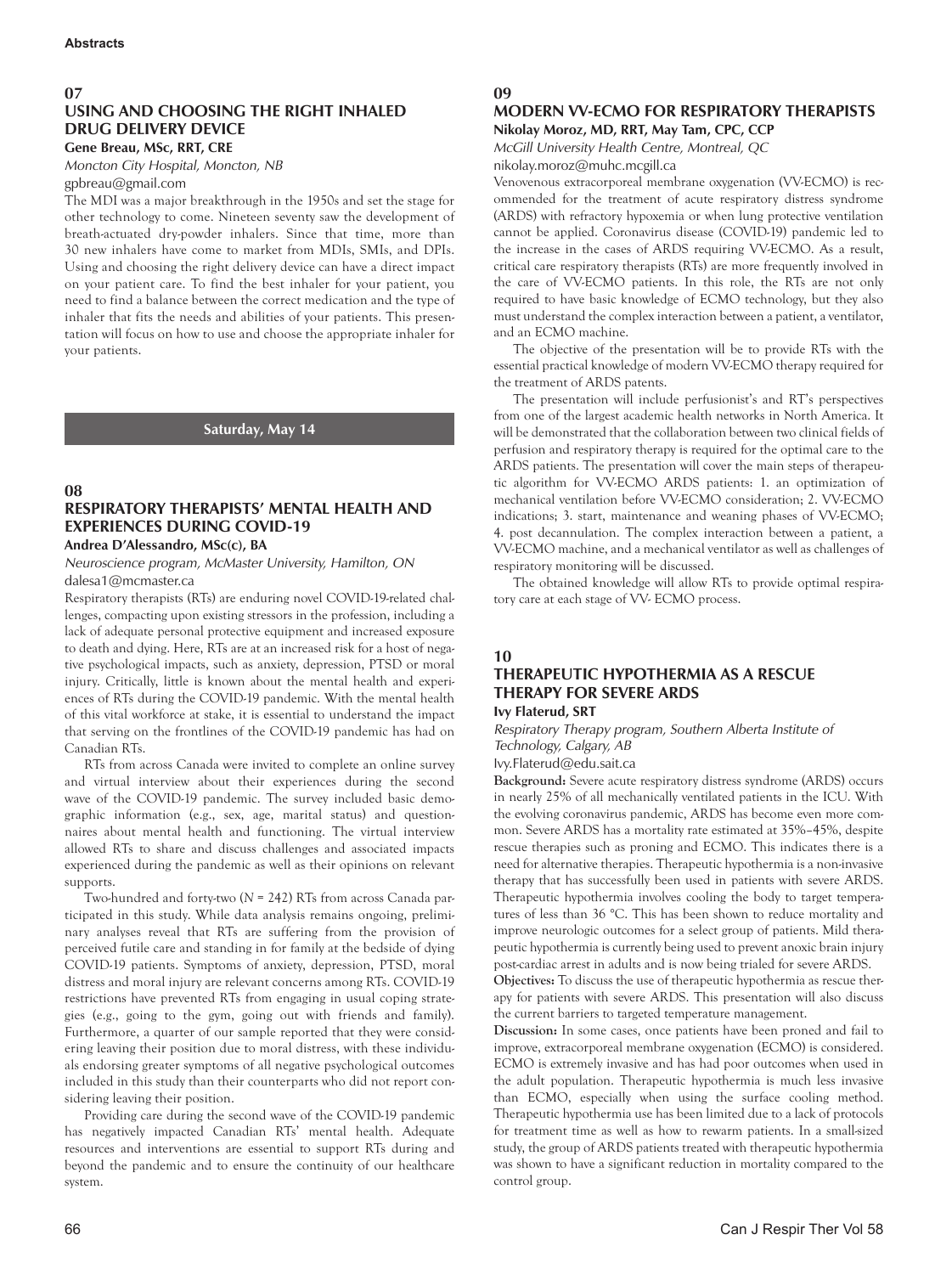## **11**

# **THE AA'S ROLE IN THE OUT-OF-HOSPITAL SETTING PAIN MANAGEMENT**

# **Dana Lockyer, RN, CCAA**

Southlake Regional Health Center, Newmarket, ON

### danalea13@gmail.com

Anesthesia assistants work closely with anesthesiologists' as "physician extenders" to support the increasingly complex medical and surgical care of patients. Advancements in anesthesia and the need for anesthesia care outside of the hospital have increased and require anesthesia services to be provided in clinics and remote offsite locations. With this extension of care outside of the hospital comes some challenges. These can include a range of factors including those relating to the care environment and available resources, diversity of medical professions supporting the anesthesia care, patient comorbidities, the nature of the procedure being performed, the depth of sedation, and adherence to the various relevant guidelines and protocols.

This presentation will focus on the differences and challenges that one might encounter in the out-of-hospital role as the anesthesia assistant and proposes some solutions.

### **12**

# **END OF LIFE CARE EDUCATION FOR RESPIRATORY THERAPISTS**

### **Brittany Ferraro, MEd, BHSc, RRT**

Respiratory Therapy program, Northern Alberta Institute of Technology, Edmonton, AB

brittanydieroff@gmail.com

**Purpose:** The purpose of this study is to determine respiratory therapists' (RTs) comfort level with end-of-life care (EOLC) and moral distress experienced while practicing. Additionally, the study will determine if improvements with EOLC education within respiratory therapy programs in Western Canada are necessary.

**Design:** A needs assessment survey for practicing RTs in western Canada was developed based on a literature review conducted on EOLC education and moral distress. The survey was distributed to practicing RTs in Canada with a focus on RTs in British Columbia (BC) and Alberta. Multiple methods were used in the development of the survey questions and analysis.

**Results:** There were 108 respondents. When asked to rate their current comfort level with working with patients receiving EOLC on a scale between 1 and 10 (1 = very uncomfortable and  $10$  = very comfortable), the mean was 5.13 with a standard deviation of 2.6. Respondents were then asked to rate their satisfaction with their in-classroom learning (before graduation) in preparing them for working with patients receiving EOLC. Of the respondents, 69% were very dissatisfied or dissatisfied, 26% were neutral and 5% were satisfied or very satisfied. Years experience was cross-compared to moral distress and moral distress encountered when working with patients receiving EOLC. The results showed that regardless of the year's experience, moral distress was felt by some RTs within that experience category when working with EOLC patients.

**Summary:** There is evidence that an education program developed specifically for RTs regarding EOLC can improve comfort with EOLC. The survey results display that moral distress is associated with EOLC and is experienced by practicing RTs. The results also indicated that the majority of respondents expressed that their education on EOLC and moral distress pre-clinically did not adequately prepare them for working in EOLC after graduation. If we can improve comfort levels with EOLC

through an education program for both the RT student and experienced RT we may be able to reduce moral distress overall when working with EOLC patients. This could lead to an improvement in burnout, turnover, and enhanced resilience among this group of healthcare professionals.

### **13**

### **AEROSOL PRECAUTIONS IN PULMONARY FUNCTION TESTING Sanja Stanojevic, PhD**

Dalhousie University, Halifax, NS Sanja.Stanojevic@dal.ca

Pulmonary function tests (PFTs) are important for the diagnosis, management, and monitoring of lung disease. Throughout the pandemic there have been considerable disruptions to PFT laboratories and conflicting recommendations between jurisdictions and health care centres regarding aerosol precautions and personal protective equipment. The CTS and CSRT working group on PFT resumption continues to review available evidence and provide ongoing recommendations for the resumption of services during the post-peak phase of the pandemic. We've also worked with stakeholders from around the country to understand the conflicting viewpoints and advocate for aerosol precautions in the PFT laboratory. In this talk I will highlight the considerations of the working group, summarize the rationale for the recommendations and discuss ongoing advocacy efforts to raise awareness of the need to implement multiple layers of precautions to protect patients and staff from COVID-19 and other respiratory viruses.

### **14**

## **MANAGING THE RISK OF SPINAL CORD ISCHEMIA DURING VASCULAR SURGERY**

### **Rob Bryan, A-EMCA, PCP-AIV, RRT, CCAA, FCSRT**

Sunnybrook Heath Sciences Centre, Toronto, ON robejbryan@hotmail.com

Spinal cord ischemia causing paraplegia is the most relevant, life threatening and life altering complication of thoracic aortic surgery caused by compromising the segmental arteries. Thoracoabdominal aortic surgery is associated with high morbidity and mortality. The role of the Anesthesia Assistant in complex vascular cases can make a significant contribution in aiding the anesthesiologist in providing anesthesia care throughout the pre-op, intra-op and post-op phases of care. It is imperative that the CCAA has a strong understanding of spine anatomy and physiology and associated blood circulation, diseases of the thoracic aorta, enhanced anesthesia monitoring techniques used during vascular surgery, applied technologies such as blood cell salvage devices and cerebral spinal drains, and vascular anesthesia considerations, goals and objectives to be maximally effective in helping the surgical team successfully navigate the patient through the peri-operative period. The aims of this presentation are to: review spinal cord perfusion and related anatomy and physiology; identify at risk populations and how ischemic injury can occur; distinguish the differences between aneurysm vs dissection and classification of vascular disease; discuss anesthesia considerations for aneurysm repair of the aortic root, thoracic aorta and thoracoabdominal aorta; and discuss intraoperative goals of care and interventions in managing the risk of spinal cord ischemia during thoracic vascular surgery.

# **15**

# **ONE SCHOOL'S EXPERIENCE WITH TRANSGENDER SIMULATION**

### **Meredith Patey, RRT**

Respiratory Therapy program, Southern Alberta Institute of Technology, Calgary, AB

meredith.patey@sait.ca

The latest report by Statistics Canada indicates that there are approximately 1 million Canadians who identify as members of the LGBTQ2S+